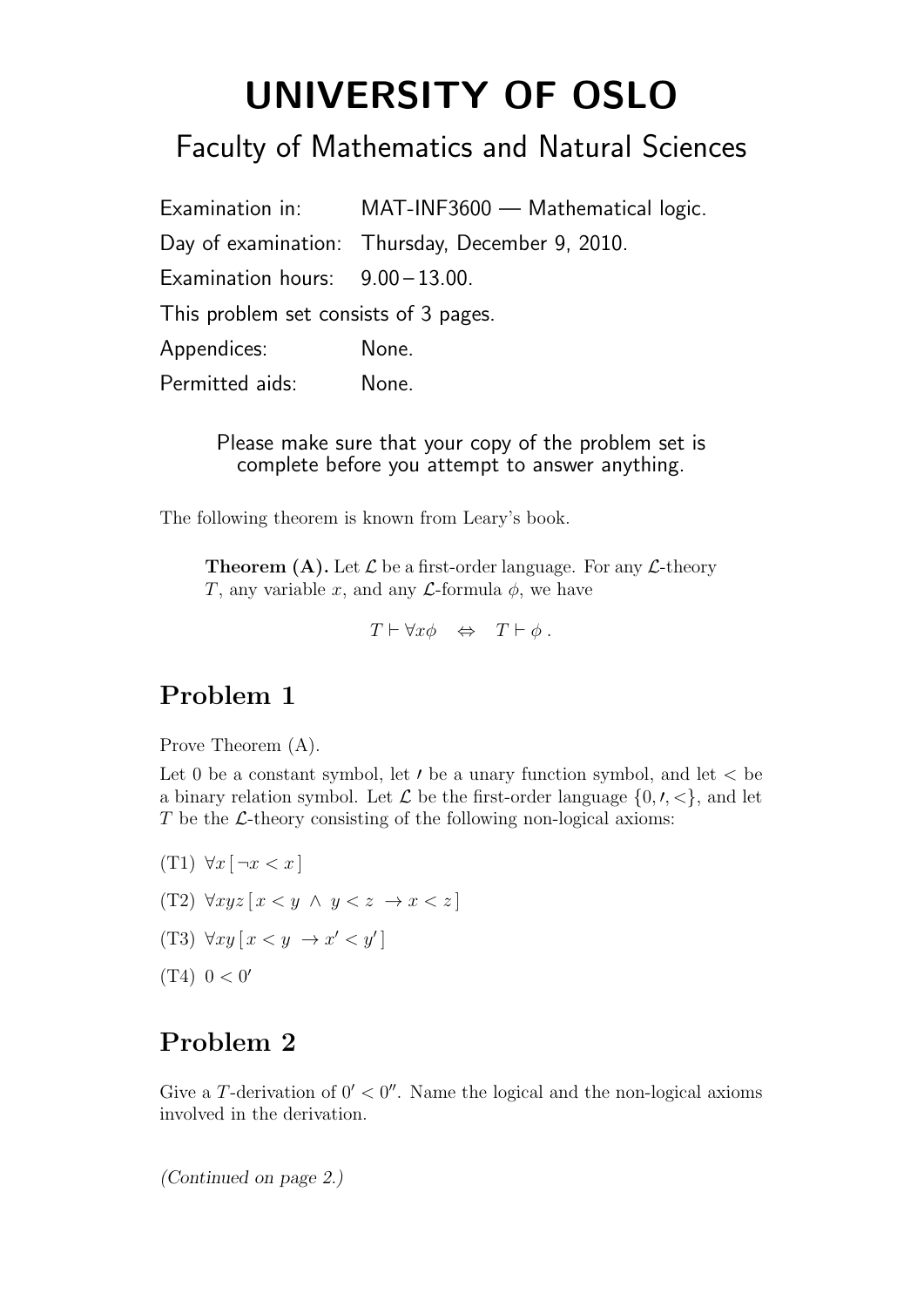# Problem 3

Give a T-derivation of  $\forall xy[x \leq y \rightarrow \neg x = y]$ . Name the logical and the non-logical axioms involved in the derivation. You may apply Theorem (A). [Hint: You will need the logical axiom  $x = x \wedge x = y \rightarrow (x < y \rightarrow x < x)$ ] (E3).]

For  $n \in \mathbb{N}$ , we define the L-term  $0^{[n]}$  by  $0^{[0]} \equiv 0$  and  $0^{[m+1]} \equiv 0^{[m]}$ .

# Problem 4

Prove that

 $m < n \Rightarrow T \vdash \neg 0^{[m]} = 0^{[n]}$ .

[Hint: Use induction on *n* to prove that we have  $T \vdash 0^{[i]} < 0^{[n+1]}$  for any  $i \leq n$ .

Let  $T^-$  denote T without the axiom (T4), that is,  $T^-$  is the first-order theory consisting of the axioms (T1), (T2) and (T3).

# Problem 5

Give a model  $\mathfrak A$  for  $T^-$  such that the universe of  $\mathfrak A$  contains exactly 17 elements.

# Problem 6

Explain why  $(T4)$  is independent of the other axioms in T, that is, explain why  $T^- \not\vdash (T4)$ , and explain why  $T^- \not\vdash \neg (T4)$ .

We define the *L*-structure  $\mathfrak{N}$ : The universe N is the set of natural numbers, that is,  $\{0, 1, 2, \ldots\}$ . The relation  $\langle \mathcal{N} \rangle$  is the standard strict ordering of the natural numbers. The function  $\ell^{\mathfrak{R}}$  is the successor function, that is,  $n^{\prime^{\mathfrak{R}}} = n + 1$  for any  $n \in N$ . Finally,  $0^{\mathfrak{R}} = 0$ .

Recall that an L-structure  $\mathfrak A$  is elementary equivalent to an L-structure  $\mathfrak B$ if, and only if, we have

$$
\mathfrak{A} \models \phi \Leftrightarrow \mathfrak{B} \models \phi
$$

for any  $\mathcal{L}$ -sentence  $\phi$ .

(Continued on page 3.)